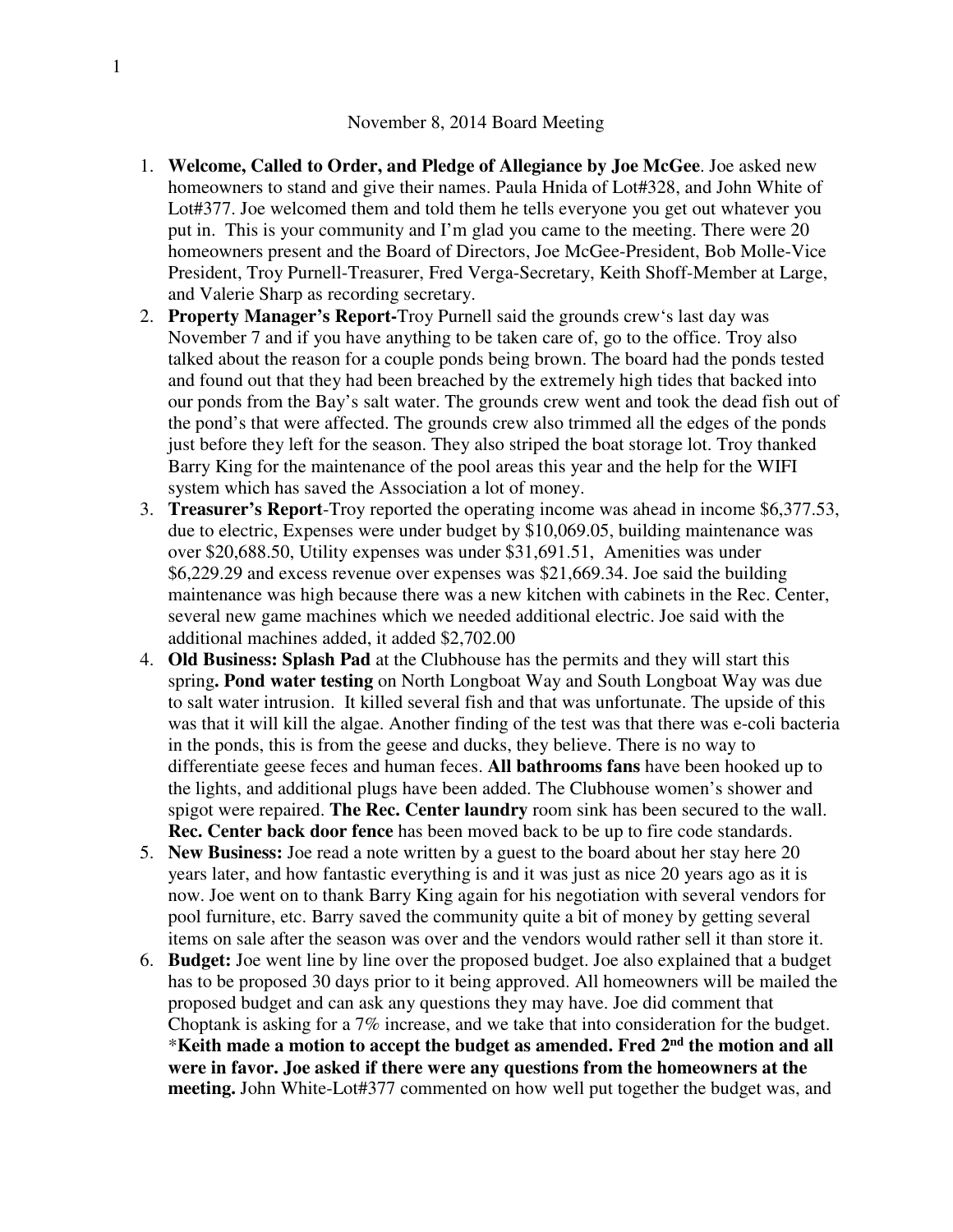it is a very well maintained community. I'm totally opposed to HOA's but this community has changed my mind. The audience all chuckled. Mike Whaley-Lot#90 asked for a new PA system for the clubhouse affairs out of the budget.

- **7. Projected Reserve Fund for the next 20 years was gone over by Troy Purnell** He anticipates the need for the budget to take into consideration the following issues. Pier- (which cannot be insured) so we have to maintain it. Electrical underground cables to be replaced, Erosion control-which is ongoing, roofing for buildings, and roads.\* **Bob Molle made a motion to accept the Projected Reserve Fund Usage. Keith 2nd and all were in favor**
- **8. Special Projects** 
	- A. **Speaker System-**Mike Whaley needs a proposal for a wireless system, a sound system that would work out by the pool by the next meeting.
	- B. **Tiles- for the** Men's/Women's bathroom shower stalls, make it handicap compliant, add the shower back in the center stall where there used to be one. Tile the walls.
	- C. **Replace the stall walls in the Bathrooms**
	- D. Electrical Buildings-in the common ground area's need to be repaired.
- 9. Committee Reports-**Entertainment-Mike and Kay Whaley** said the children's Christmas party will be on December 6, 2014, The New Year's Eve Gala will be on December 31, 2014. Kay also wanted to remind everyone if you have pictures of Assateague Pointe that shows what it looked like or some of the functions that were going on when it first opened, can you please get ahold of Mike and Kay. **They will need these for our 25 Anniversary of Assateague Pointe. ALL PHOTO'S, PICTURES WILL BE REURNED. There will be an announcement in the newsletter and on the website.** There will be a Dinner Cruise at Suicide Bridge in Hurlock. It is a 3 hour paddleboat ride up the Choptank River. The dinner cruise is \$50.00 per person and we must have \$25.00 down per person to reserve. The menu is Prime rib, crab cake, garden salad, potatoes, vegetable, rolls and assorted cheesecakes. You may sign up in the front office now. Joe thanked Mike and Kay for everything they are doing**. WIFI-Barry King** said it is up and running, but has just been informed that Comcast has an upgrade going on and it is causing a minor problem. There will be another antennae being put up in a dead spot around Lot#377. **Barry King talked about the pool furniture** that has been purchased at the winter pricing. He has organized the pool furniture so that the barrel back chairs are at the Rec. Center and the square back chairs are in the Clubhouse. Barry converted all the light bulbs with LED. They are being replaced in the gate house, Rec. Center, Clubhouse and office. New signs for the pool areas. We will be power washing the decks in the spring. Barry made new maps that show all the lights around the pools, air fresheners, emergency lights, fans, and smoke detectors and will be given to gate personnel to mark which ones are out or need replacement. **Barry asked Valerie to have each building map framed and put into the appropriate building. ECC-Cathy Ortel**  reported it was a tough year because we have homeowners who still are not in compliance. There are 2 hearings set up after this meeting and 2 set up for the meeting on December  $6<sup>th</sup>$  meeting. The board and Cathy discussed the bordering requirements to be completed by January  $15<sup>th</sup>$  of 2015 dead line. Joe asked Cathy to have bordering requirements in the next newsletter. Joe said that the ECC to take pictures for examples **of bordering around the sheds and have it posted in the newsletter and on an e-mail blast. Cathy also asked for volunteers for the ECC committee.**